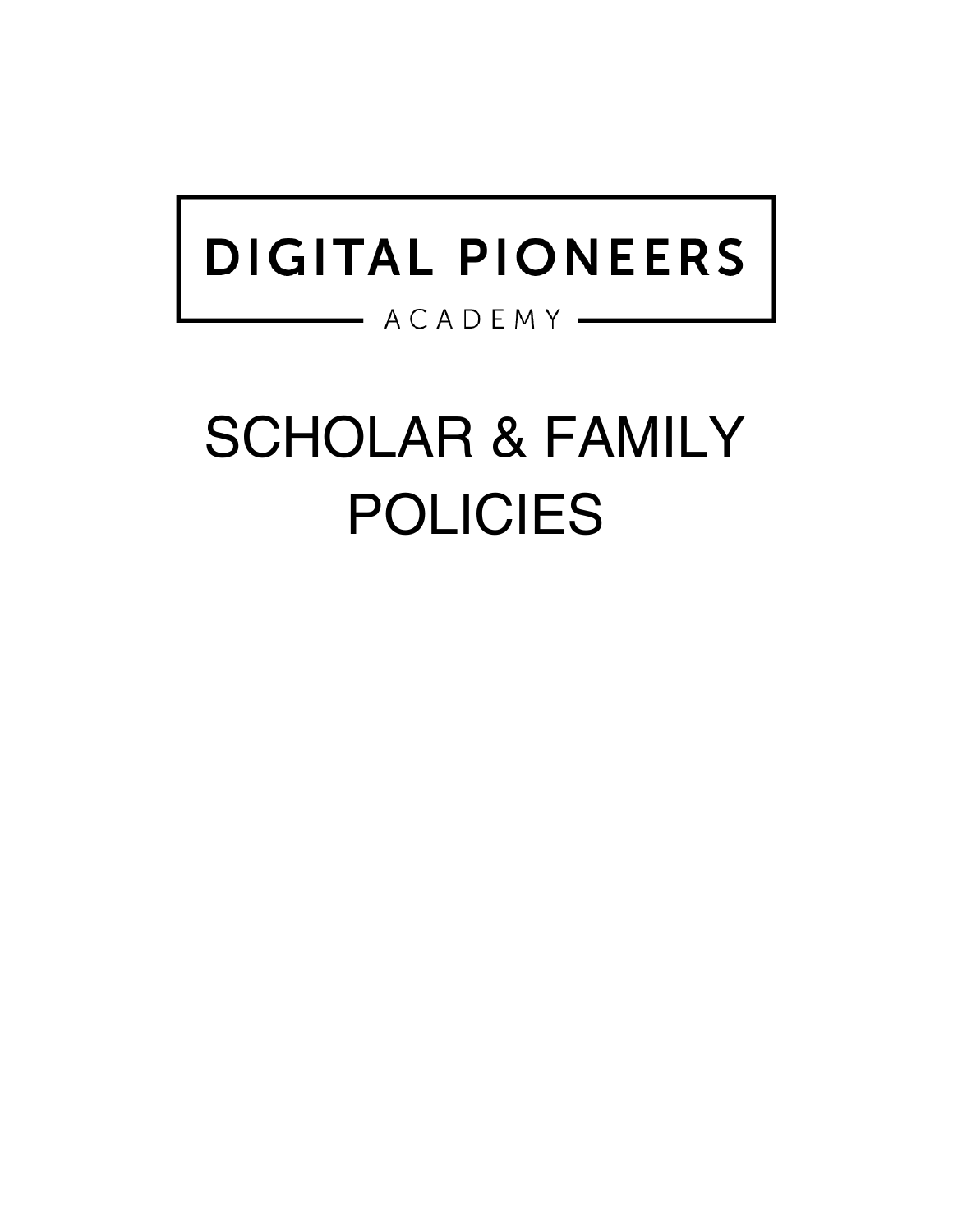### ENROLLMENT PREFERENCES

DPA participates in the My School DC lottery process and will use the common timeline and lottery for enrollment. If the number of applications exceeds the number of spaces available, a lottery is held to determine the order in which scholars are offered seats.

Per the District of Columbia School Reform Act, DPA recognizes two lottery preferences during the open enrollment period: (1) siblings of current DPA scholars (scholars who share a biological parent with a DPA scholar enrolled during the 2018 – 2019 school year), and (2) siblings of scholars who were offered a lottery or waitlist spot for the upcoming school year.

Scholars applying after the open enrollment period will be added to the waitlist on a first-come first-served basis. For more information regarding My School DC, visit http://www.myschooldc.org/.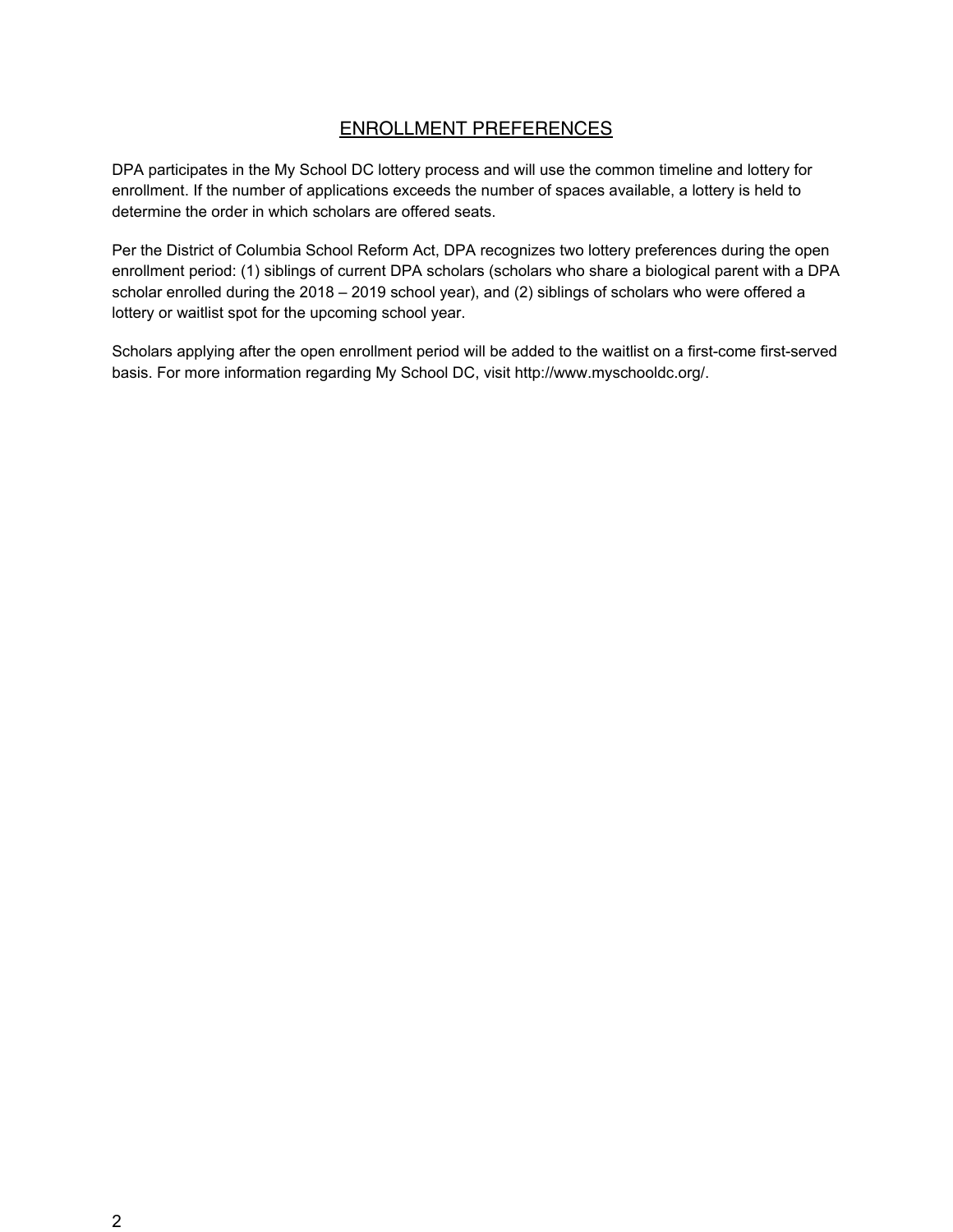## ATTENDANCE POLICY

Daily and timely attendance is critical to Digital Pioneers Academy achieving the goal it has for both scholars and community. Scholars are expected to attend school every day that school is in session. Additionally, Scholars are expected to be on time every day. DPA defines an absence as the following:

- A day in which a scholar does not arrive at school at all
- Scholars arriving to school after 11am
- Scholars departing school (and not returning) before 2:30pm

Because daily attendance is critical to the success of the school but also a legal obligation to the city, DPA does have serious consequences for scholars who are frequently absent. While understanding that both sickness, emergencies, bereavement, and other reasons apply to scholar absences, it is critical that scholars put their best efforts into being at school daily. The following are consequences for excessive absences from school:

- If a scholar has 3 or more unexcused absences during scholar orientation (the first 8 days of school), a meeting with the scholar's family will be required immediately to discuss expectations.
- Scholars who reach 5 absences during one quarter, or 8 absences during the year, may be required to complete an attendance recovery plan, a plan intended to make up learning time missed while out of school.
- If a scholar has 10 or more unexcused absences (consecutive or nonconsecutive), DPA will report the absences to Child and Family Services.
- If a scholar has 20 or more consecutive unexcused absences, DPA will take the following action:
	- o The scholar may be unenrolled;
	- o Attendance data will be reported to Court Social Services and/or the OAG Juvenile Division and Child and Family Services;
	- o Retention (repeating a grade) will be considered and the absences may be the primary reason for retention regardless of academic performance.

**How and When to Report Absences:** Parents need to report all absences to the school's Operations Manager as soon as the need for absence is known. Additional information will be required for the absence to be excused (see below). If we do not receive notification of the absence in advance, we may call parents to determine the reason for an absence. All documentation of excused absences must be received no later than 5 days following the absence. If documentation is not received in the appropriate timeframe, the absence will be considered unexcused. Documentation should be sent to [mainoffice@digitalpioneersacademy.org.](mailto:mainoffice@digitalpioneersacademy.org)

**What Digital Pioneers Academy Considers an Excused Absence:** DPA makes exceptions for absences based on circumstances and available documentation. See the below list for excusable absences. All absences will be reported as unexcused absences unless the school receives the following documentation within 5 days of the absence:

- For single day absences due to illness, DPA will accept a direct contact from the parent excusing the scholar for up to **3 total absences after which a doctor's note will be required**.
- For illnesses lasting longer than a single day, or for scholars with more than 3 total absences a doctor's note is required.
- For regularly scheduled doctor, dentist, or other medical appointments, scholars are only excused for the duration of the appointment and the necessary travel time. Parents must request scholar releases with the scheduled time of the appointment prior to pickup.
- Religious holidays as communicated to the school by parents.
- Parent note indicating there is a family funeral the child will be excused for the day of the funeral.
- Advance written notice to the Principal indicating that scholar will be visiting their parent or legal guardian, who is in the military;immediately before, during or after deployment.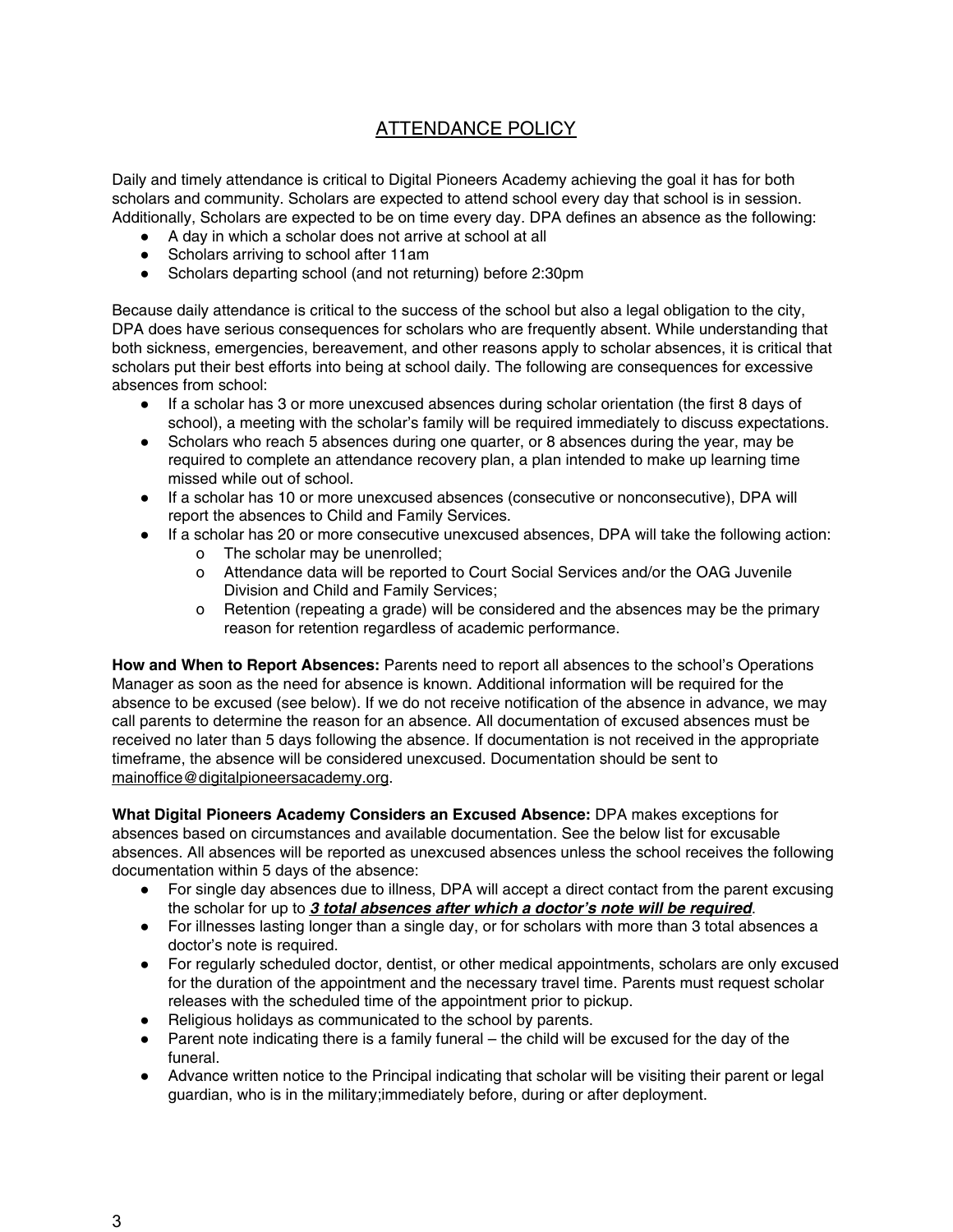- Parent note indicating there is a family emergency emergencies include house fires, house floods, or incidents of violence in the home. An emergency is defined by the presence of an emergency response team (fire, ambulance, police, CPS, etc), unexpected hospitalization of a family member, or unexpected loss of a family member.
- Court documents mandating a court appearance the child will be excused only for the day(s) indicated on the court documents.

**Long Term Absences:** If your child will be absent for a week or more please contact the office and teachers immediately to make arrangements for assignment completion and to provide adequate time for teachers to plan and prepare for accommodations. Teachers will put forth a reasonable effort to support scholar learning while away or allow for makeup work. DPA does not provide homebound instruction to scholars.

**Late Arrivals, Early Dismissals & Appointments:** If a scholar has a medical or dental appointment or a family emergency, requiring the parent or guardian to come to school requesting an early dismissal, the family should call the operations manager, use one of the school approved messaging systems. All early dismissals are made from the office, not from the classroom. Parents are required to sign-out scholars in-person from the office. The school will not send scholars to waiting or parked cars;parents must come into the office and present identification to the office manager prior to a scholar being released. A scholar will be dismissed early only to a parent or other properly authorized and identified adult. A letter from the parent or guardian properly identifying another adult whom you authorize to pick up your child is required. For appointments occurring prior to 11:00am or after 2:30pm, DPA will only authorize scholar leave for the duration of the appointment and time allotted for transportation to and from the appointment. For example, if a scholar leaves school at 12pm for a two-hour appointment with 30 minutes of travel, they are expected to return to school that day.

**Recovering Missed Work Because of Absence(s):** Scholars are expected to make up all work or learning missed as a consequence of absences, excused or unexcused. Teachers will use their discretion in creating policies for when work must be recovered due to absences. Scholars will be expected to complete missed work by the deadline imposed by the teacher's own policy. For example, if the Computer Science teacher requires that all missed work due to absence be submitted 72 hours after the absence, the scholar must abide by that teacher's policy in order to gain credit for that material.

**Assignment Deadlines on Day of Absence:** Teachers may impose a policy for work due on the date of the absence. Given DPA's digital nature, it is reasonable enough for a teacher to require that work due on a date of absence from a scholar still be submitted by the submission deadline. For example, if an assignment is due in Computer Science and a scholar is absent on that day, it is reasonable that a teacher still requires that material to be submitted electronically. It is the teacher's discretion to determine when and how scholars submit those materials.

**Tardiness:** Timely arrival to school and to each individual class is key to the success of our school and each scholar. Late arrivals are distracting to scholars who are on time and incur a loss of learning for the scholar who is late. At DPA, learning begins the moment a scholar enters the building and into each of their classrooms. Obtaining the goals of our school and the ambitious outcomes of our curriculum means that learning will always be the urgent priority at our school. Tardiness and its resulting distraction greatly limit our ability to achieve those goals. DPA will work with scholars towards habits of timeliness as it is critical to their college and career readiness. Tardiness is defined by a scholar arriving to class later than the allotted start time. For SY2020-21 Remote School and as long as DPA has remote learning measures, scholars must be seated in their first session class (if in-person) or be logged into their Zoom classroom with their uniform and video on by the first class each morning.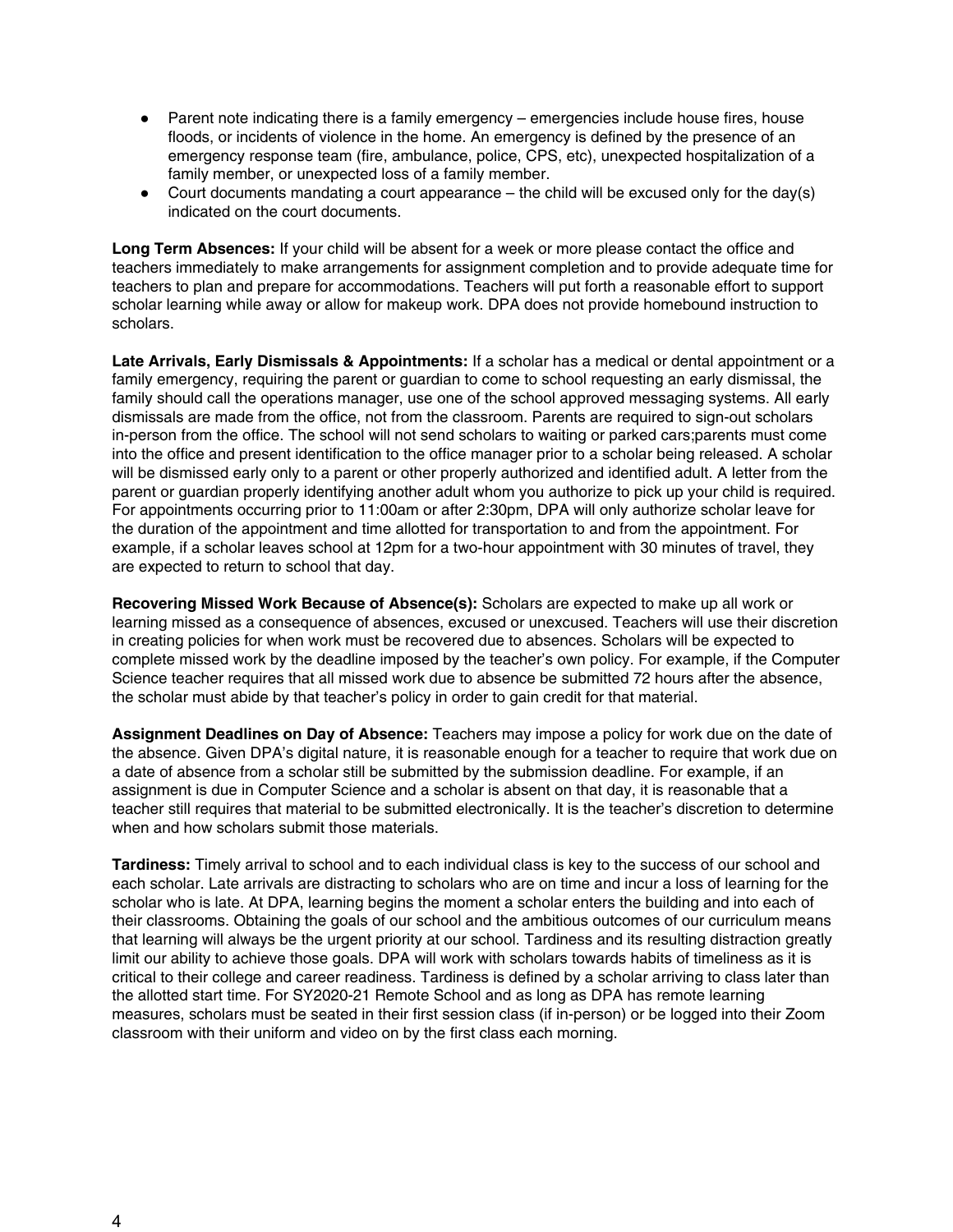## DISCIPLINE POLICY

#### **DEAN INTERVENTIONS**

Deans support classes in two primary ways: resets and removals. We use **resets** within the classroom or right outside the door to keep small things small and address issues that are not causing a safety concern to scholars or the classroom learning environment. We use **removals** to keep the learning environment safe from egregious or sustained unprofessional behavior.

In 99% of situations, we will try and fix early, fix small and avoid an escalated situation by having a dean "push in" BEFORE the scholar needs to be sent out of class. We will try and solve the problem as early as possible and try to keep scholars in class, but we are not lowering our standards for how scholars should behave or what is unacceptable in our classrooms.

#### **Restorative Cycle**

If a scholar is removed from their class, they will be required to process their behavior through a reflection to be completed in the Restore and Reboot Center (RRC). Once a scholar has been sent to the RRC, it is imperative that they complete a full, thoughtful and complete reflection of their behavior and are able to close the loop with the referring staff member before returning to class. If the process is not followed with fidelity then it quickly loses its effectiveness for scholars and creates rifs in expectations between adults that leads to inconsistent school culture. Please see the DPA Culture Manual for a detailed description of the entire process.

#### **Additional Interventions/Consequences**

If there has been a larger behavior infraction, the dean will propose a consequence to a school leader. Once finalized, the dean communicates additional requirements / consequences to the scholar (in person), teachers (via email) and the family (by phone) within two hours.

#### **Progression of Consequences**

When issuing consequences to scholars, the progression at which they occur matters significantly to our scholars. The goal of consequences is to fix the behavior with minimal disruption to class. We are not seeking to implement severe punishments, but rather consequences that are proximate to the action, so scholars connect their misbehavior with a logical consequence.

#### **Deductions & Unprofessionals**

- Earned if there is a trend of not meeting sustained expectations (Teacher is using a lot Least Invasives to no discernible effect)
- Earned for not meeting clearly defined default or directed expectations

#### **Detention**

● Earned any time a scholar earns 3 Unprofessionals during the day or earns an "Automatic Detention" for slightly more serious (but not referable) behavior

#### **Dean Intervention**

- Note: We should employ the use of No-nonsense nurturer strategies to intervene with the scholar before the need for a dean intervention arises.
- Dean is called to support in either a reset or a removal
- See chart in section above for more guidance

#### **In School Suspension (ISS)**

- Occurs when certain behaviors warrant more severe consequences
- Scholars remain in the RRC and have access to all curriculum and materials

#### **OSS**

● Reserved for the most severe infractions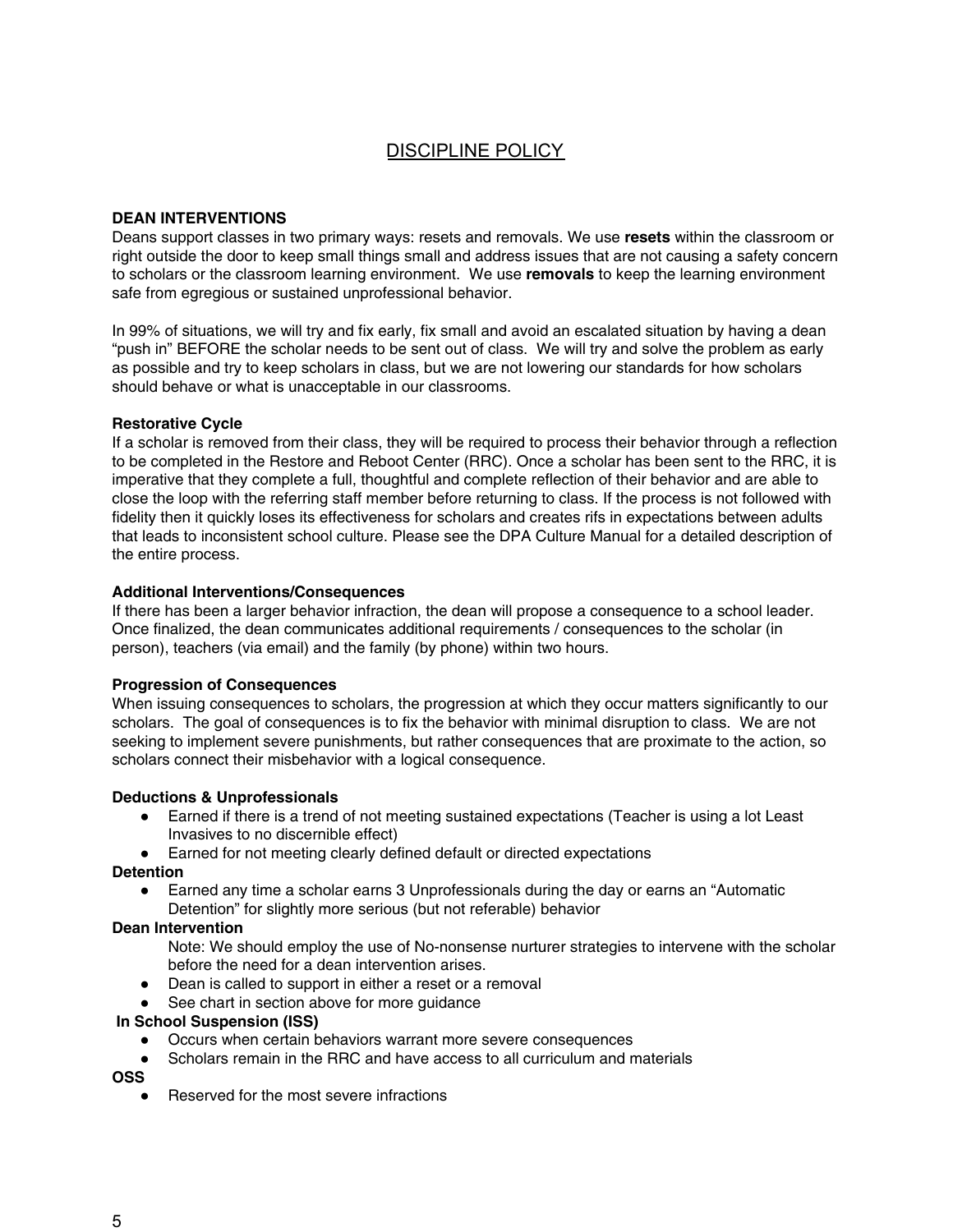- Scholars are removed from school for a period of 1-5 days
- Scholars must have a meeting to re-enter school

#### **IN-SCHOOL DISCIPLINARY CONSEQUENCES**

In-school disciplinary consequences can include, but are not limited to:

- Behavior Plan
- Behavior/Academic Contract
- Community Conferencing/Restorative Justice
- Conference-Parent, Scholar, Counselor, Teacher, and/or Administrator
- Detention-Before or After School, During Lunch
- Homeroom Change
- Loss of Incentives
- Lunch Detention
- Office Visit
- Parent/Guardian Shadowing
- Peer Mediation
- Phone Call to Parent/Guardian
- Reboot and Restore Center (RRC)
- Reflective Essay (topic to be selected by teacher or administrator)
- Reprimands and Warnings
- Restriction of Participation in After School and/or Extracurricular Activities
- In-School Suspensions

#### **OUT-OF-SCHOOL DISCIPLINARY CONSEQUENCES**

DPA uses short and long-term out-of-school suspensions and expulsions as a last resort for egregious violations of its Culture Manual. It is within the sole discretion of the school leadership team, including Principal, an Assistant Principal or Grade Level Lead, and/or a Dean of Social Emotional Learning, to implement out-of-school disciplinary consequences for these violations.

#### **SUSPENSIONS & EXPULSIONS**

A suspension prohibits a scholar from attending school and taking part in any school function for up to and including five days. An expulsion permanently prohibits a scholar from attending school and taking part in any school function.

When a scholar commits an infraction that is eligible for a suspension or expulsion, the school leadership team will timely:

- 1. Inform the scholar of the infraction.
- 2. Conduct a thorough investigation.
	- a. Investigations may include but are not limited to (i) gathering statements from the scholar involved and any other individual(s) with knowledge of the incident, (ii) determining the accuracy of the infraction(s) based on this information, and (iii) searching a scholar's locker, desk, bag, etc. if potentially relevant to the incident.
- 3. Communicate the decision.

Once the investigation is complete, the school leadership team will review the evidence, make a decision about the incident in question using a substantial evidence standard of proof, and timely (i) inform the scholar of the short-suspension and the reason(s) for the disciplinary action and (ii) notify the parent/guardian by—

- Communicating the decision to them directly via telephone or in-person.
- Sending a Notice of Disciplinary Action, by the end of the school day when possible, that
- includes:
	- The length of the suspension.
	- The scholar's right to return to school at the end of the suspension.
	- The right to appeal and information regarding DPA's appeal procedures.
	- If it is not possible to provide written notification by the end of the school day, DPA will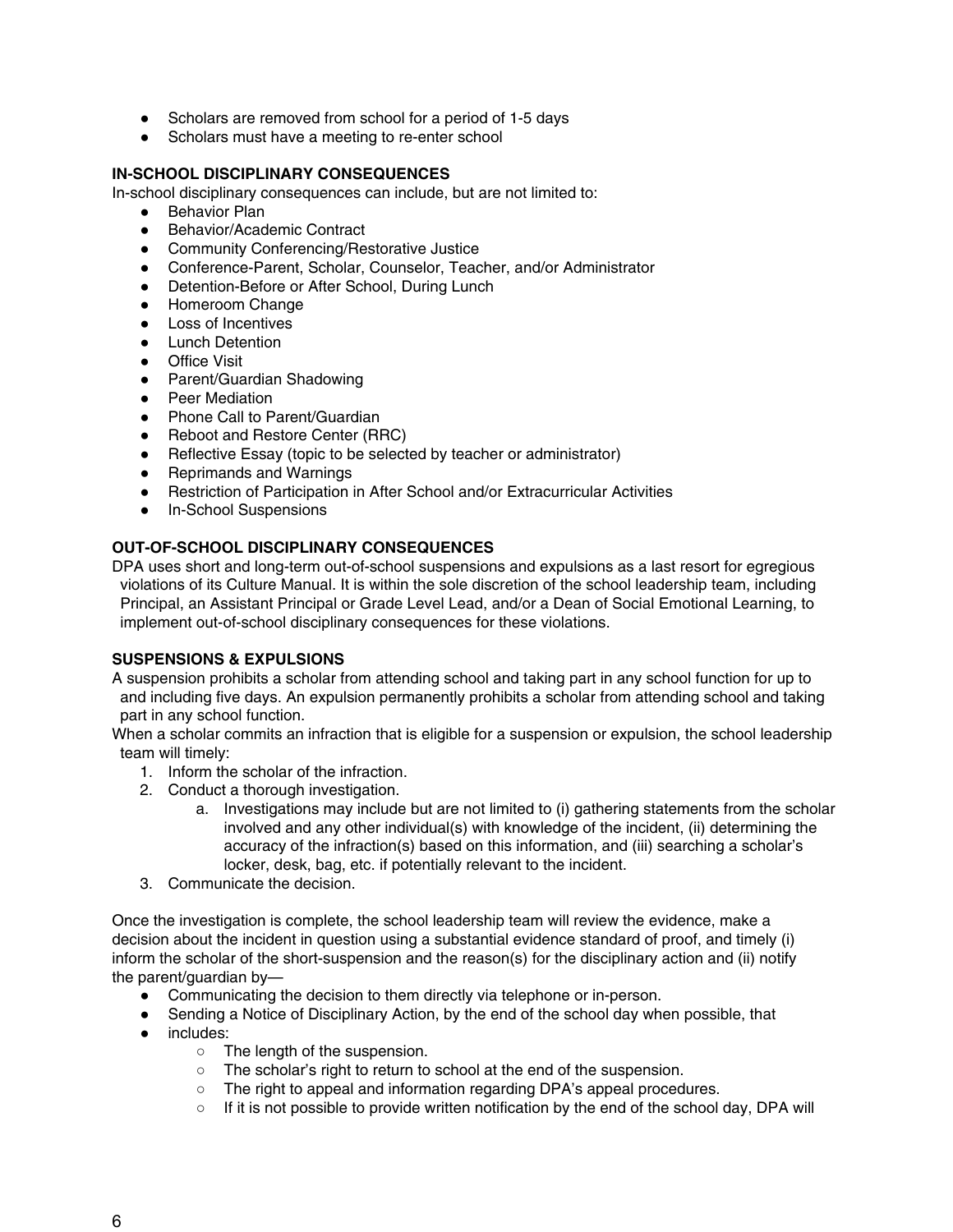arrange for notification to be emailed within 24 hours.

4. Include a copy of this notification in the scholar's cumulative file.

#### **APPEALING SUSPENSIONS & EXPULSIONS**

The appeal process is as follows:

- 1. Submit request to appeal in writing.
	- Parents/guardians of DPA scholars must submit a written request to appeal the disciplinary decision to a member of the school leadership team within one school day of being notified of the suspension.
- 2. Schedule appeal hearing.
	- A member of the school leadership team will attempt to schedule the Appeal Hearing within two days of receiving the written request to appeal. If the parent/guardian fails to appear for the scheduled Appeal Hearing, the right to appeal is waived, and the original disciplinary decision will stand.
- 3. Conduct appeal hearing.
	- A member of the school leadership team will conduct the Appeal Hearing, which may include the presentation of evidence, testimony, and questioning of those present.
	- The scholar subject to suspension, parents/guardians and one additional adult may represent the scholar at the hearing.
	- Requests to appoint a third-party individual to attend the hearing in the parent/guardian's absence must be submitted in writing no less than 24 hours before the hearing.
	- Appeal Hearings are closed to the public, cannot be video recorded under any circumstances, and can only be audio recorded as required to provide accommodations pursuant to the Americans with Disabilities Act or Section 504 of the Rehabilitation Act.
		- Requests to audio record an Appeal Hearing must be submitted to a member of the school leadership team no less than 48 hours before to the hearing.
		- During the Appeal Hearing, a school staff member may take shorthand notes, a copy of which will be provided to the parent/guardian at the conclusion of the hearing.
- 4. Communicate final decision.
	- After the Appeal Hearing, a member of the school leadership team (who was not involved in the original discipline decision) will (i) review the evidence, (ii) apply an arbitrary and capricious standard of review when determining whether to uphold or overturn the initial decision, and (iii) communicate the final decision within three school days to the parent/guardian.
	- If the suspension is overturned, the scholar's cumulative record and any other school-maintained records will reflect that conclusion.

#### **SPECIAL NOTES CONCERNING SUSPENSION AND EXPULSION**

Suspension days shall be counted as follows:

- If the scholar is suspended before 12:00 PM, that day shall be counted as a part of the suspension.
- The suspension terminates at 12:00 AM on the day identified as the last day of suspension on the Notice of Disciplinary Action letter.
- Days when school is officially closed shall not to be counted as part of the suspension time (e.g. holidays, parent/teacher conferences).

If a Discipline or Appeal Hearing is postponed for any reason, the additional days the scholar remained out of school will be taken into consideration when determining the hearing outcome.

● If a parent/guardian prevents their scholar from returning to school once a suspension is complete and does not provide a valid excuse pursuant to DPA's Attendance Policy, those absences will be recorded unexcused.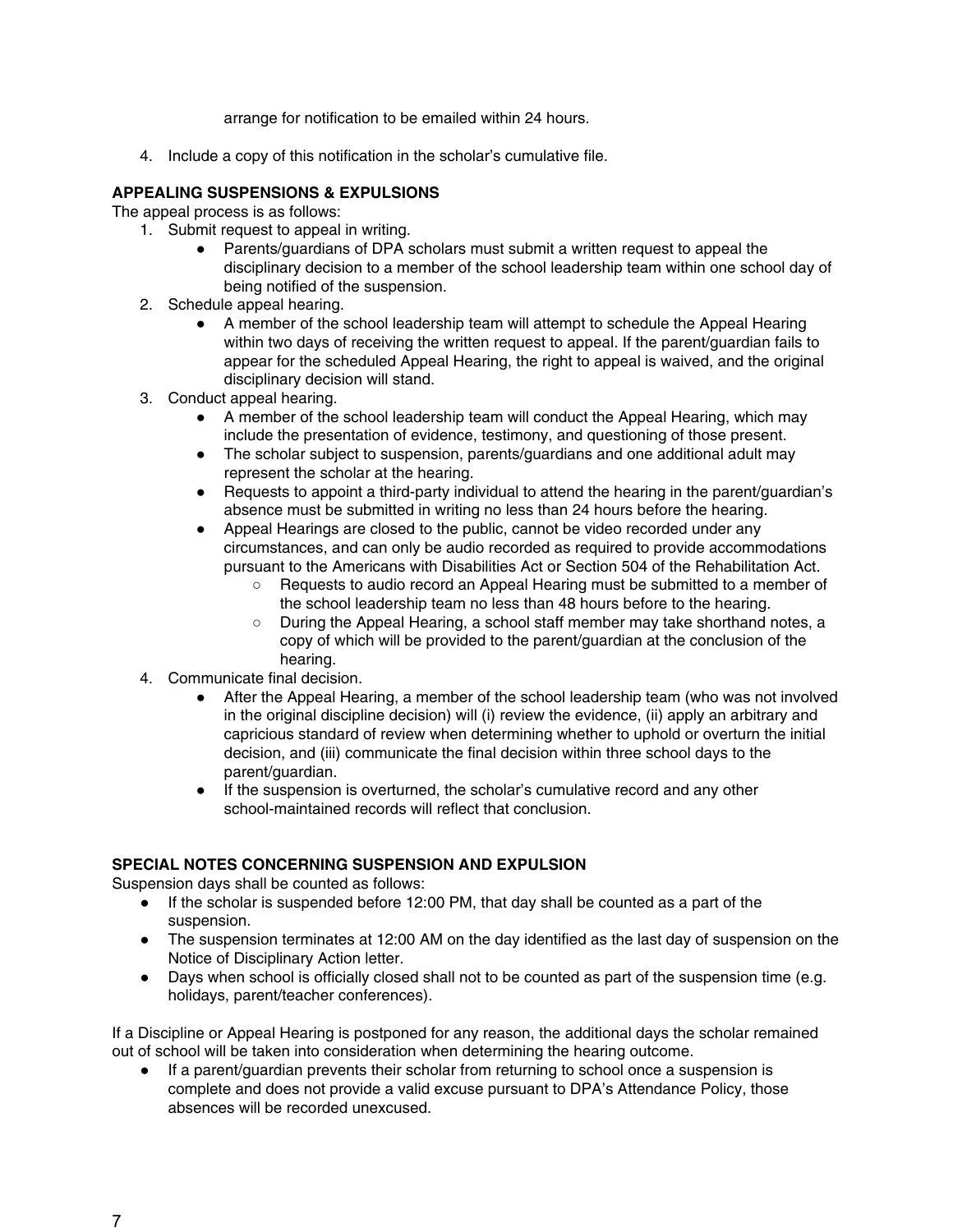- School staff will work with families to develop a plan for continued education to ensure scholars are provided with make-up classwork during out of school suspensions. Upon returning to school, scholars will also have the opportunity to complete classwork missed during out of school suspensions.
- Scholars who are suspended from school shall not be eligible to participate in any school functions and are prohibited from being on DPA property for the duration of the suspension. Scholars who are expelled from school are permanently barred from participating in school functions and/or being on DPA property, even as a spectator or visitor.

#### **DUE PROCESS PROCEDURES FOR STUDENTS WITH DISABILITIES**

- A Manifestation Determination Review (MDR) is an important discipline procedure under the IDEA. At Digital Pioneers Academy, the IEP team examines the relationship between a students disability and his/her misconduct. An MDR must occur when the team proposes to take specified serious disciplinary actions.
- Within 10 school days of any decision to change the placement of a student with a disability because of a violation of a code of student conduct, the LEA, the parent, and the relevant members of the students IEP Team must review all relevant information in the students file, including the IEP, any teacher observations, suspension records, and any relevant information provided by the parents to determine If the conduct in question was caused by, or had a direct and substantial relationship to, the students disability; or if the conduct in question was the direct result of the LEA's failure to implement the IEP.
- If it is determined that the scholar's behavior is a manifestation of the scholar's disability, the scholar—absent extenuating circumstances—will receive consequences consistent with 34 CFR § 300.530(f), including the return of the scholar to the educational placement as appropriate. The IEP Team will either: 1. Conduct a functional behavioral assessment, unless the LEA had conducted a functional behavioral assessment before the behavior that resulted in the change of placement occurred, and implement a behavioral intervention plan for the student ; or 2. If a behavioral intervention plan already has been developed, review the behavioral intervention plan, and modify it, as necessary, to address the behavior, and return the student to the placement from which the he/she was removed, unless the parent and the LEA agree to a change of placement as part of the modification of the behavioral intervention plan or IEP.
- If the team determined that the conduct was not a manifestation of the students disability, the disciplinary action may be applied with the provision that the LEA must continue to provide a Free Appropriate Public Education (FAPE). If a scholar with a disability is suspended, DPA will make up specialized instruction and related services following that scholar's suspension, consistent with 34 CFR §300.530(d), and, if necessary, provide services at its administrative offices following that scholar's expulsion, pending their enrollment in another public agency.

#### **INFRACTIONS & SAFETY VIOLATIONS**

The following infractions will be addressed with urgency. Violations in this category make it difficult for learning to proceed as successfully as it did before the violation occurred. These infractions may result in immediate removal from class, referral to the Reboot and Restore Center (RRC), out of school suspension, recommendation for a parent meeting, a disciplinary conference or, in rare cases, an expulsion hearing. A school leader, including Principal, Assistant Principals or Grade Level Leads, and/or Dean of Social Emotional Learning, may determine additional consequences or interventions (in addition to or in lieu of referral to the Restorative Center or out of school suspension) for scholars involved in safety violations. Scholars may not be allowed to ride the school bus, participate in co-curricular activities or attend any and all DPA sponsored functions. Scholars may be encouraged to participate in restorative repair actions.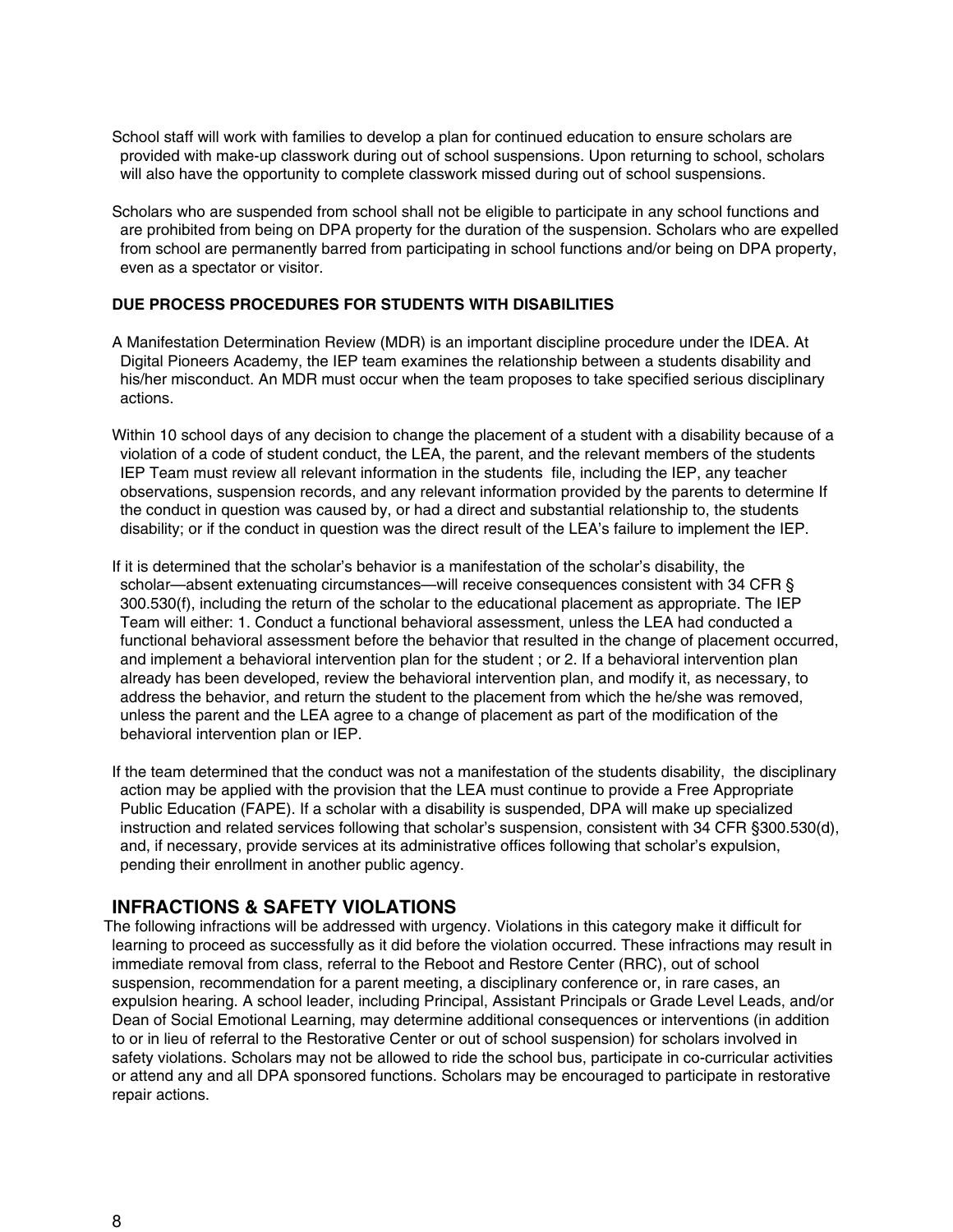| Infraction                                                                               | <b>Definition</b>                                                                                                                                                                                                                                                                                                                                                                                                                                                                                                               | <b>Corrective Action</b>                                                                                                                                                                                                                                                                                                                                 |
|------------------------------------------------------------------------------------------|---------------------------------------------------------------------------------------------------------------------------------------------------------------------------------------------------------------------------------------------------------------------------------------------------------------------------------------------------------------------------------------------------------------------------------------------------------------------------------------------------------------------------------|----------------------------------------------------------------------------------------------------------------------------------------------------------------------------------------------------------------------------------------------------------------------------------------------------------------------------------------------------------|
| <b>Cultural Violation</b>                                                                | • Not following geographic directions<br>• Showing disrespect to others combined with failing to<br>reflect and respond appropriately to correction<br>. Disrupting learning of others in the classroom or hallway<br>combined with failing to reflect and respond appropriately to<br>correction<br>· Saying or doing things that make others feel unsafe<br>. Being negative about oneself, the school or others and not<br>responding to redirection<br>• Refusing to work in class after being redirected multiple<br>times | Reset in RRC and return to class                                                                                                                                                                                                                                                                                                                         |
| Failure to serve<br>assigned consequence/<br>turn in electronic<br>devices (cell phones) | • Scholar has a cell phone or device visibly on and/or<br>audible: Teacher requests confiscation of phone and the<br>scholar refuses.                                                                                                                                                                                                                                                                                                                                                                                           | See cell phone policy for more<br>details. Scholar may be assigned to<br><b>Restorative Center</b>                                                                                                                                                                                                                                                       |
| Destruction of property                                                                  | • Vandalism, graffiti or damage to the building or another<br>person's property.                                                                                                                                                                                                                                                                                                                                                                                                                                                | Referral to RRC - Minimum 1 day<br>removal from classes                                                                                                                                                                                                                                                                                                  |
| Obscene behavior                                                                         | • Engaging in behavior of a sexual nature including<br>consensual sexual activity at school or a school function and<br>possession of sexual images in any form (e.g., computer,<br>book, magazine, phone, drawing, etc.)                                                                                                                                                                                                                                                                                                       | Referral to RRC - Minimum 1 day<br>removal from classes                                                                                                                                                                                                                                                                                                  |
| Hate speech                                                                              | . Using language that undermines the dignity of a race,<br>sexual orientation, religion, ethnic background,<br>exceptionality, etc.                                                                                                                                                                                                                                                                                                                                                                                             | Referral to RRC - Minimum 1 day<br>removal from classes                                                                                                                                                                                                                                                                                                  |
| Bullying/harassment                                                                      | . Unwanted or repeated written, verbal, or physical behavior,<br>including any threatening, insulting, or dehumanizing<br>gesture. See "Bullying" section of handbook for more details.                                                                                                                                                                                                                                                                                                                                         | Referral to RRC-Minimum 1 day<br>removal from classes                                                                                                                                                                                                                                                                                                    |
| Cyber bullying                                                                           | . Unwanted or repeated written, verbal, or physical behavior,<br>including any threatening, insulting, or dehumanizing gesture<br>through any use of technology. Cyber bullying can occur on<br>or off school property. See "Bullying" section of handbook for<br>more details.                                                                                                                                                                                                                                                 | Referral to RRC - Minimum 1 day<br>removal from classes                                                                                                                                                                                                                                                                                                  |
| Leaving campus during<br>school hours                                                    | • Leaving campus during school hours and/or attempting to<br>leave and return to campus.                                                                                                                                                                                                                                                                                                                                                                                                                                        | Removal from class with possible<br>reflection and reset or full day<br>depending on the circumstances.<br>School leaders of deans will<br>conference with the scholar, identify<br>the challenge, and come up with<br>steps to ensure scholar can be<br>successful in classes.                                                                          |
| Tobacco                                                                                  | . Using or possessing tobacco on campus, the school bus or<br>at any school function.                                                                                                                                                                                                                                                                                                                                                                                                                                           | Referral to RRC - Minimum 1 day<br>removal from classes                                                                                                                                                                                                                                                                                                  |
| Lighter/ Matches                                                                         | • Using or possessing tobacco or a lighter on campus, the<br>school bus, or at any school function.                                                                                                                                                                                                                                                                                                                                                                                                                             | Contraband will be confiscated.<br>Scholar will have a restorative<br>conversation with school leader<br>(principal/dean) if possession only,<br>then be allowed to attend class if it<br>is his/her first offense. If it is the<br>scholar's second offense or if<br>he/she used the item the scholar<br>will be referred to RRC for further<br>action. |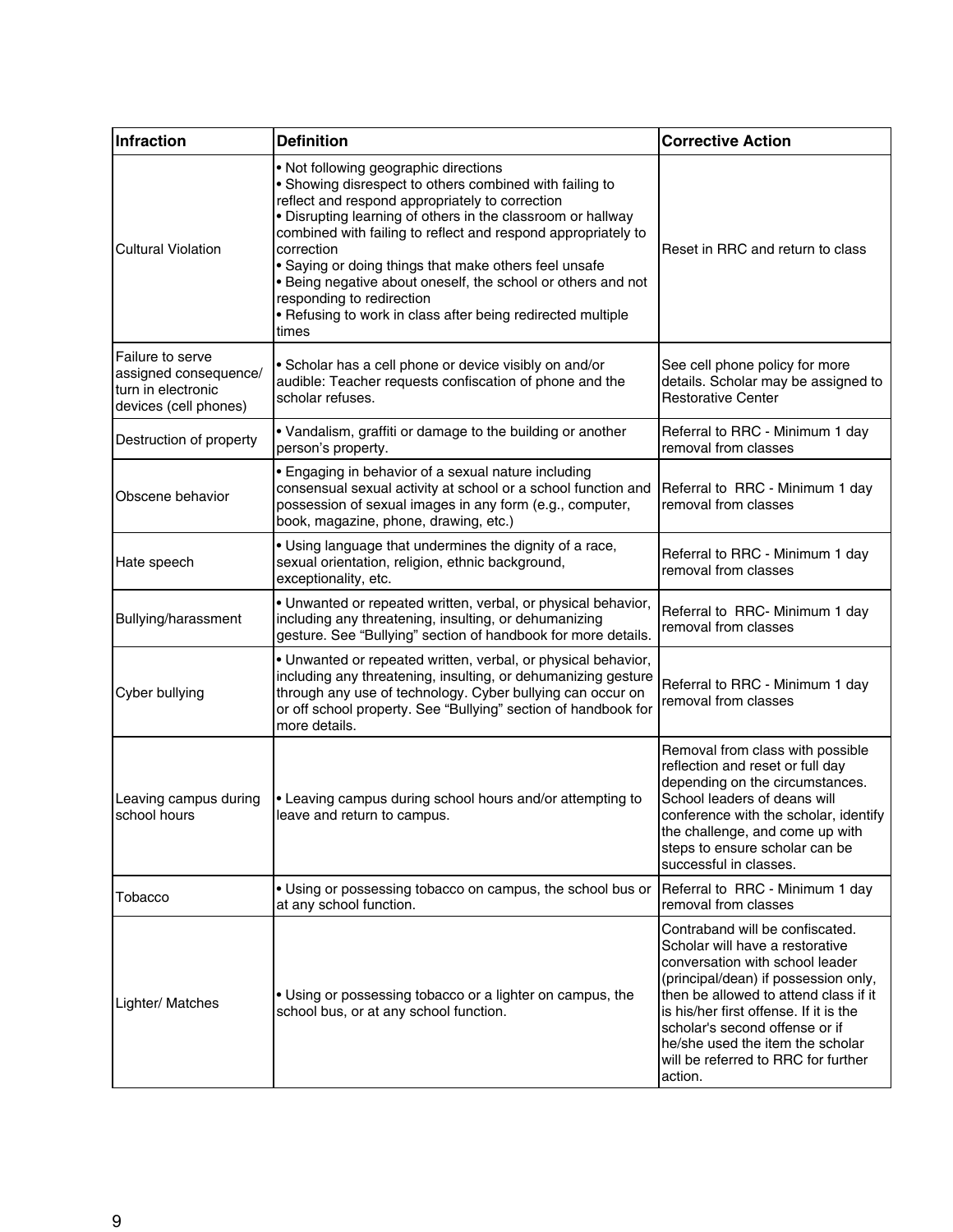| Trespassing                                 | • Unauthorized entering onto school property without<br>permission. Or, when an individual who has been given prior<br>notice that entry onto or use of the property has been<br>denied, or who remains on the property once notified of the<br>request to leave does not. This includes unauthorized<br>presence of a scholar on school property while on a<br>restrictive access, suspension, or expulsion.                                                                                                                                                                                                                                                                                                                                                                                                                                     | Removal from campus and possible<br>referral to RRC upon return to<br>school. Police notification if<br>individual refuses to leave the<br>school property                                                                                                                                                         |
|---------------------------------------------|---------------------------------------------------------------------------------------------------------------------------------------------------------------------------------------------------------------------------------------------------------------------------------------------------------------------------------------------------------------------------------------------------------------------------------------------------------------------------------------------------------------------------------------------------------------------------------------------------------------------------------------------------------------------------------------------------------------------------------------------------------------------------------------------------------------------------------------------------|--------------------------------------------------------------------------------------------------------------------------------------------------------------------------------------------------------------------------------------------------------------------------------------------------------------------|
| Sexual harassment or<br>assault             | • Intimidation, bullying, or coercion of a sexual nature.<br>Sexual contact or behavior that occurs without the explicit<br>consent of the recipient.                                                                                                                                                                                                                                                                                                                                                                                                                                                                                                                                                                                                                                                                                             | Referral to RRC - Minimum 2 day<br>removal from classes. Sexual<br>assault will result in<br>recommendation for expulsion.                                                                                                                                                                                         |
| Theft/stealing                              | . Theft or stealing (property valued over \$500.00 is greater<br>penalty)                                                                                                                                                                                                                                                                                                                                                                                                                                                                                                                                                                                                                                                                                                                                                                         | Referral to RRCr- Minimum 2 day<br>removal from classes.                                                                                                                                                                                                                                                           |
| Alcohol                                     | • Possessing alcoholic beverages on campus or at a school<br>function.                                                                                                                                                                                                                                                                                                                                                                                                                                                                                                                                                                                                                                                                                                                                                                            | Referral to RRC- Minimum 3-day<br>removal from classes. Required<br>parent meeting. Required<br>drug/alcohol counseling.                                                                                                                                                                                           |
| False alarm                                 | . Pulls fire alarm / bomb threat/ discharging a fire<br>extinguisher.                                                                                                                                                                                                                                                                                                                                                                                                                                                                                                                                                                                                                                                                                                                                                                             | Referral to RRCr- Minimum 3-day<br>removal from classes. Required<br>parent meeting.                                                                                                                                                                                                                               |
| Arson                                       | • Intentional damage to property by any explosive substance<br>or setting fire to any property.                                                                                                                                                                                                                                                                                                                                                                                                                                                                                                                                                                                                                                                                                                                                                   | Police- Expulsion filed. If scholar is<br>released from police custody, he or<br>she will be referred to RRCr or to an<br>out-of-school suspension for a<br>minimum of 5 school days or until<br>expulsion hearing outcome is<br>determined.                                                                       |
| Threatening                                 | • Threatening a scholar or adult member of the community<br>(e.g. "If you __ then I'll ___").                                                                                                                                                                                                                                                                                                                                                                                                                                                                                                                                                                                                                                                                                                                                                     | Removal from class with possible<br>reflection and reset or 1-2 day<br>removal from classes depending on<br>the circumstances. A school<br>leader/dean will conference with the<br>scholar, complete a cool down plan,<br>identify the challenge and come up<br>with steps to ensure the safety of all<br>parties. |
| Verbally or physically<br>inciting violence | • A verbal altercation where a scholar is trying to physically<br>fight another person and has to be restrained/held back to<br>ensure the safety of others/or self.<br>• Encouraging others to fight (pushing another person into a<br>fight) or "bumping" someone in passing to provoke a fight<br>OR a situation where a fight is going to happen or is<br>happening and a scholar runs toward it and does not seek<br>help or tell the scholars to stop.<br>• Collegiate Baton Rouge takes seriously the actions of<br>those who stand by to watch a fight or encourage it with<br>words or gestures. Such actions are labeled inciting<br>violence. The acceptable actions in the vicinity of a fight are:<br>1) telling the participants to stop and/or 2) getting an adult to<br>help. Any other response is considered inciting violence. | Referral to RRC- Minimum 1 day<br>removal from classes. A school<br>leader/dean will conference with the<br>scholar, identify the challenge and<br>come up with steps to ensure<br>scholar can safely return to classes.                                                                                           |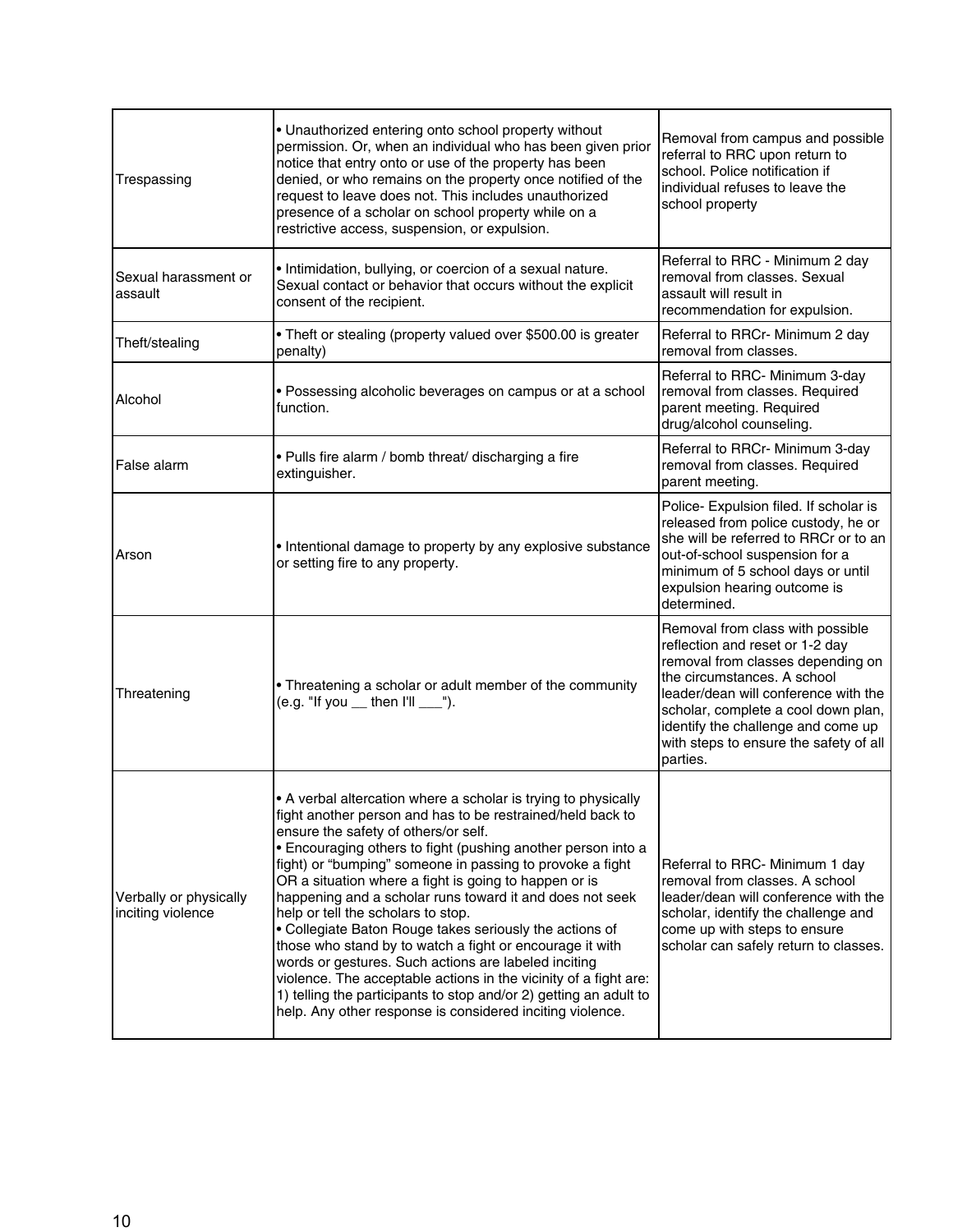| Verbal altercation                       | • Verbal arguments between two or more members of the<br>community.                                                                                                                                                                                                                                                                                                                                                                                                                                                                                                                                                                                                                                                                                                                                                                                                                                                                                                                                                                                                                                                          | Removal from class with possible<br>reflection and reset or 1-2 day<br>removal from classes depending on<br>the circumstances. A school<br>leader/dean will conference with the<br>scholar, complete a cool down plan,<br>identify the challenge and come up<br>with steps to ensure the safety of all<br>parties. |
|------------------------------------------|------------------------------------------------------------------------------------------------------------------------------------------------------------------------------------------------------------------------------------------------------------------------------------------------------------------------------------------------------------------------------------------------------------------------------------------------------------------------------------------------------------------------------------------------------------------------------------------------------------------------------------------------------------------------------------------------------------------------------------------------------------------------------------------------------------------------------------------------------------------------------------------------------------------------------------------------------------------------------------------------------------------------------------------------------------------------------------------------------------------------------|--------------------------------------------------------------------------------------------------------------------------------------------------------------------------------------------------------------------------------------------------------------------------------------------------------------------|
| Fighting or unwanted<br>physical contact | • Included but not limited to: fighting with physical contact<br>outside of classroom or in the parking lot; fighting with<br>physical contact in the classroom or cafeteria; fighting with<br>physical contact on the bus or at any other school function<br>on or off campus. Fighting that takes place off campus and<br>creates a safety concern on campus.<br>. We believe that when presented with a potential altercation<br>with another scholar, a scholar should: walk away or seek<br>adult assistance. Ignoring attempts at violence and/or<br>seeking an adult's help are encouraged and rewarded;<br>fighting back is not the best option and will carry the same<br>penalties as those for any other individual involved in the<br>violence. When a scholar is involved with a fight (where<br>physical contact is made between two parties, including<br>pushing, incident reports will be collected, parents will be<br>notified, mediations will be scheduled and a return to<br>community plan will be developed. Scholars involved in a<br>fight may be out of the classroom for up to five school days. | Referral to RRC - Minimum 3-day<br>removal from classes. Required<br>parent meeting. Required peer<br>mediation and restorative practices.<br>If repeat or severe offense, scholar<br>may be assigned out of school<br>suspension.                                                                                 |
| Weapons                                  | • Carrying or possessing a weapon on campus or a<br>school-related function. This includes firearms, knives or any<br>instrument that is used (or which is intended to be used) to<br>harm another individual. This also includes look-a-like<br>weapons and something intended for other purposes but<br>used as a weapon.                                                                                                                                                                                                                                                                                                                                                                                                                                                                                                                                                                                                                                                                                                                                                                                                  | Referral to RRC - Minimum 5-day<br>removal from classes. Corrective<br>action determined based on<br>investigation of circumstances. Out<br>of school suspension may be<br>assigned for up to five school days.<br>Police may be notified and<br>expulsion may be filed.                                           |
| Drugs                                    | · Possessing, distributing, selling, giving, or loaning any<br>controlled dangerous substance governed by the Uniform<br>Controlled Dangerous Substances Law (including<br>over-the-counter prescription medications).                                                                                                                                                                                                                                                                                                                                                                                                                                                                                                                                                                                                                                                                                                                                                                                                                                                                                                       | Referral to RRC- Minimum 5-day<br>removal from classes. Required<br>parent meeting. Required<br>drug/alcohol counseling.<br>Recommendation for conference or<br>expulsion hearing depending on<br>circumstances. Police may be<br>notified.                                                                        |

Please note that DPA reserves the right to:

- Involve outside agencies as necessary, including CFSA, a drug rehabilitation facility, etc.;
- Involve MPD for infractions that pose a serious and immediate threat to school safety as indicated below; and,
- Take disciplinary action against scholars who are present during and witness to any of the below infractions if they do not cooperate with school administration during the course of investigation.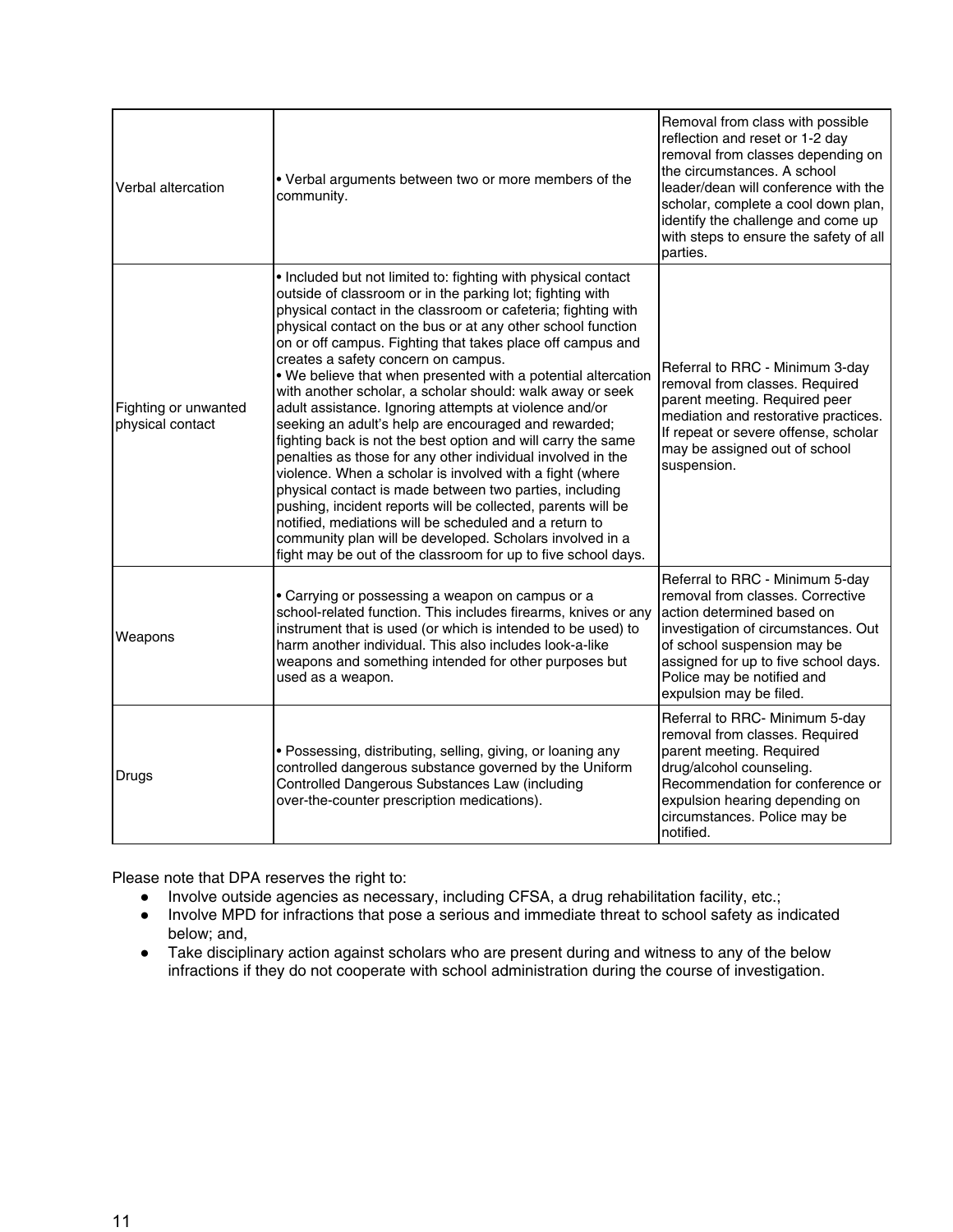## THE FAMILY EDUCATIONAL RIGHTS AND PRIVACY ACT

Education records are considered confidential documents protected by the **Family Educational Rights and Privacy Act (FERPA)**, a federal law designed to protect the privacy of, and provide access to, scholar education records. FERPA gives parents, legal guardians and scholars age 18 and older certain rights with respect to their education records, including, but not limited to:

- The right to inspect and review education records within 45 days
- The right to seek to amend education records
- The right to have some control over the disclosure of information from education records

#### Education Records

Education records are defined as those records that contain information directly related to a scholar and which are maintained by an educational agency or institution or by a party acting for the agency or institution. Local education agencies (LEAs) are the main custodians of these records, not OSSE. Education records include (but may not be limited to):

- For schools and LEAs enrollment, grades, class schedule, assessment scores, academic standing, academic transcripts, and special education records
- For OSSE enrollment, assessment scores, and special education records

#### Eligible Requesters

The law gives parents, legal guardians, and scholars age 18 and older the right to access the education records within 45 days, upon request for themselves or for a third party, such as an attorney. OSSE does not release education records without written and signed consent, consistent with FERPA.

#### Request Process

FERPA applies to public schools, LEAs, juvenile justice educational programs and state education agencies. As LEAs are the official, comprehensive source of scholar information, requests for scholar records should first be directed to the scholar's LEA:

- If the scholar attends a school that is part of District of Columbia Public Schools (DCPS) (or attended a DCPS school that is now closed), [request](https://dcps.dc.gov/service/request-transcripts-and-diplomas) scholar records.
- If the scholar attends an open District of Columbia public charter school, [information](http://www.dcpcsb.org/where-can-i-find-my-student-records) about on how to access scholar [records](http://www.dcpcsb.org/where-can-i-find-my-student-records).
- If the scholar attended a District of Columbia public charter school that is no longer in operation, information about how to access scholar records is available by calling (202) 328-2660 or emailing dcpublic@dcpcsb.org.

In the event a requester is unable to obtain the record(s) requested from the LEA, after the **45th** day, the requester may reach out to OSSE by completing the following steps:

- Submit a request, via email, along with a completed and signed Education Records [Disclosure](https://osse.dc.gov/sites/default/files/dc/sites/osse/publication/attachments/Education%20Records%20Disclosure%20Authorization%20Form.pdf) [Authorization](https://osse.dc.gov/sites/default/files/dc/sites/osse/publication/attachments/Education%20Records%20Disclosure%20Authorization%20Form.pdf) Form and documentation that shows when and to whom the requests were made of the LEA, to Yvonne Huelcher at Yvonne.Huelcher@dc.gov.
- Upon receipt, OSSE will review requests and process them in accordance with the guidance set forth under FERPA.

For additional information on FERPA, please visit the US [Department](https://www2.ed.gov/policy/gen/guid/fpco/ferpa/index.html) of Education's website. For any questions related to OSSE's process, please contact Yvonne Huelcher at Yvonne.Huelcher@dc.gov.

#### **Education Records Amendment Request Form**

Parents and guardians of scholars who are minors and scholars who have reached the age of 18 or who are attending a postsecondary institution at any age may request an amendment to education records that may be inaccurate, misleading or in violation of a scholar's privacy rights. This form permits a parent, guardian or adult scholar to request the amendment or removal of specific education records held by the Office of the State Superintendent of Education.

Access the Education Records [Amendment](https://osse.dc.gov/sites/default/files/dc/sites/osse/publication/attachments/2019_Education%20Records%20Amendment%20Authorization%20Form.pdf) Request Form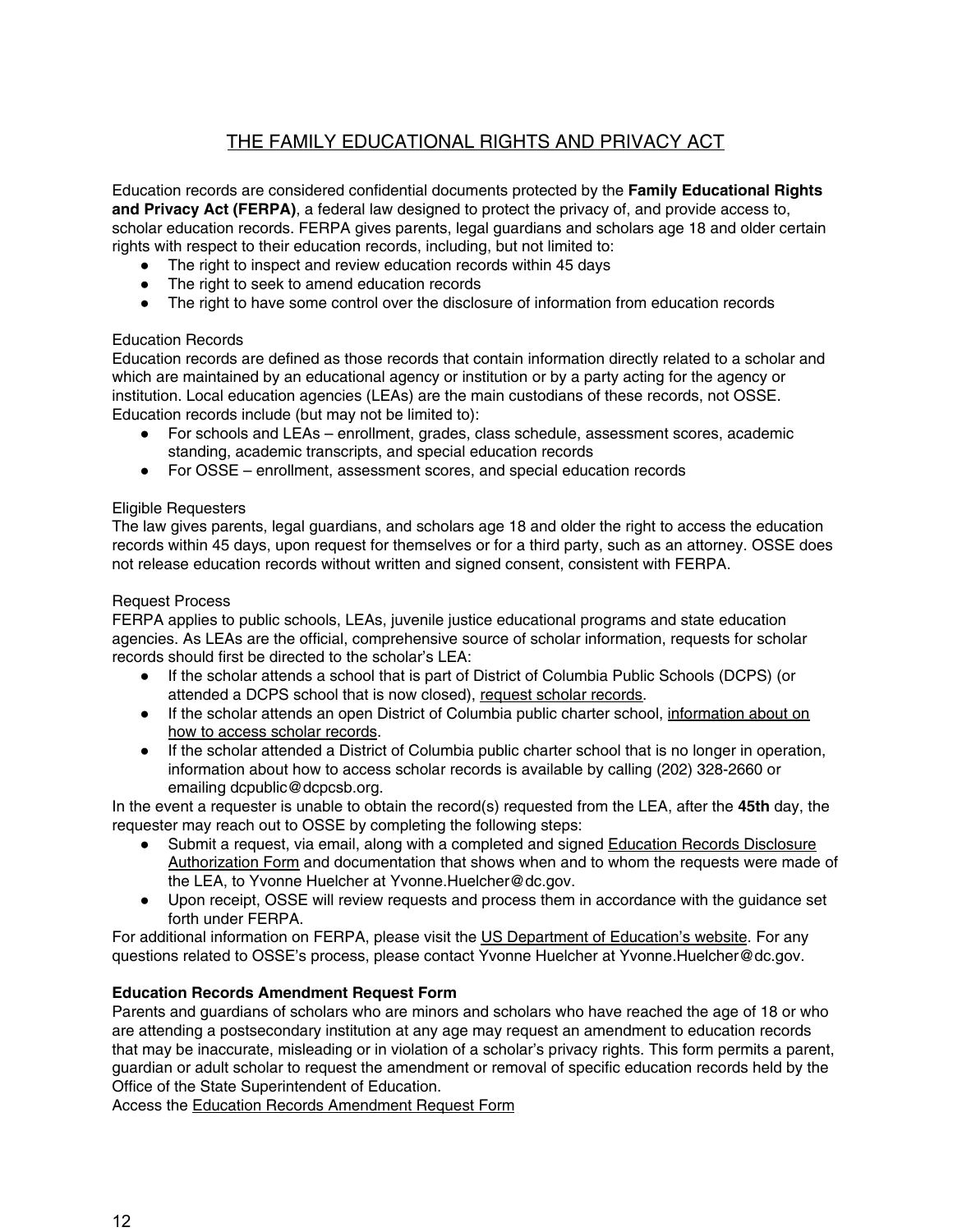## NON-DISCRIMINATION POLICY

DPA is committed to ensuring that all of its employees act in conformity with federal and District of Columbia non-discrimination laws, including Titles IV and VI of the Civil Rights Act of 1964, Title IX of the Education Amendments of 1972, Section 504 of the Rehabilitation Act of 1973, Title II of the Americans with Disabilities Act of 1990, the Individuals with Disabilities Education Act, the Age Discrimination Act of 1975, and the District of Columbia Human Rights Act of 1977.

Accordingly, DPA provides educational opportunities without regard to, and does not discriminate on the basis of actual or perceived race, color, religion, national origin, sex (including sexual harassment, and discrimination based on pregnancy, childbirth, related medical conditions, breastfeeding, and reproductive health decisions), age, marital status, personal appearance (including body type/size), sexual orientation, gender identity or expression, familial status, family responsibilities, matriculation, political affiliation, genetic information, disability, source of income, status as a victim of an intrafamily offense, place of residence or business, or credit information.

Employees found to have engaged in prohibited discrimination will be subject to disciplinary action.

#### **PROHIBITED HARASSMENT**

Harassment is a form of discrimination.

- Prohibited harassment includes:
	- Any unwelcome physical, verbal, nonverbal, or electronic conduct
	- Based on an individual's actual or perceived race, color, religion, national origin, sex (including sexual harassment, and discrimination based on pregnancy, childbirth, related medical conditions, breastfeeding, and reproductive health decisions), age, marital status, personal appearance (including body type/size), sexual orientation, gender identity or expression, familial status, family responsibilities, matriculation, political affiliation, genetic information, disability, source of income, status as a victim of an intrafamily offense, place of residence or business, or credit information
		- That is so severe, persistent, or pervasive that it adversely affects a scholar's ability to participate in or benefit from an educational program or activity (e.g., greater difficulty concentrating or studying, fear of going to class, lower grades, skipping a class or activity to avoid a harasser).
- Prohibited sexual harassment of a scholar by another scholar includes unwelcome sexual advances; requests for sexual favors; sexually motivated physical, verbal, or nonverbal conduct; or other conduct or communication (including electronic communication) of a sexual nature that adversely affects the scholar in the ways set forth above.
- Prohibited dating violence against one scholar by another scholar includes abusive or coercive behavior where a dating partner uses threats of, or actually uses physical, emotional, economic, technological, or sexual abuse to exert power or control over a current or former dating partner.
- Prohibited sexual harassment of a scholar by a school employee includes both welcome AND unwelcome sexual advances; requests for sexual favors; sexually motivated physical, verbal, or nonverbal conduct; or other conduct or communication (including electronic communication) of a sexual nature.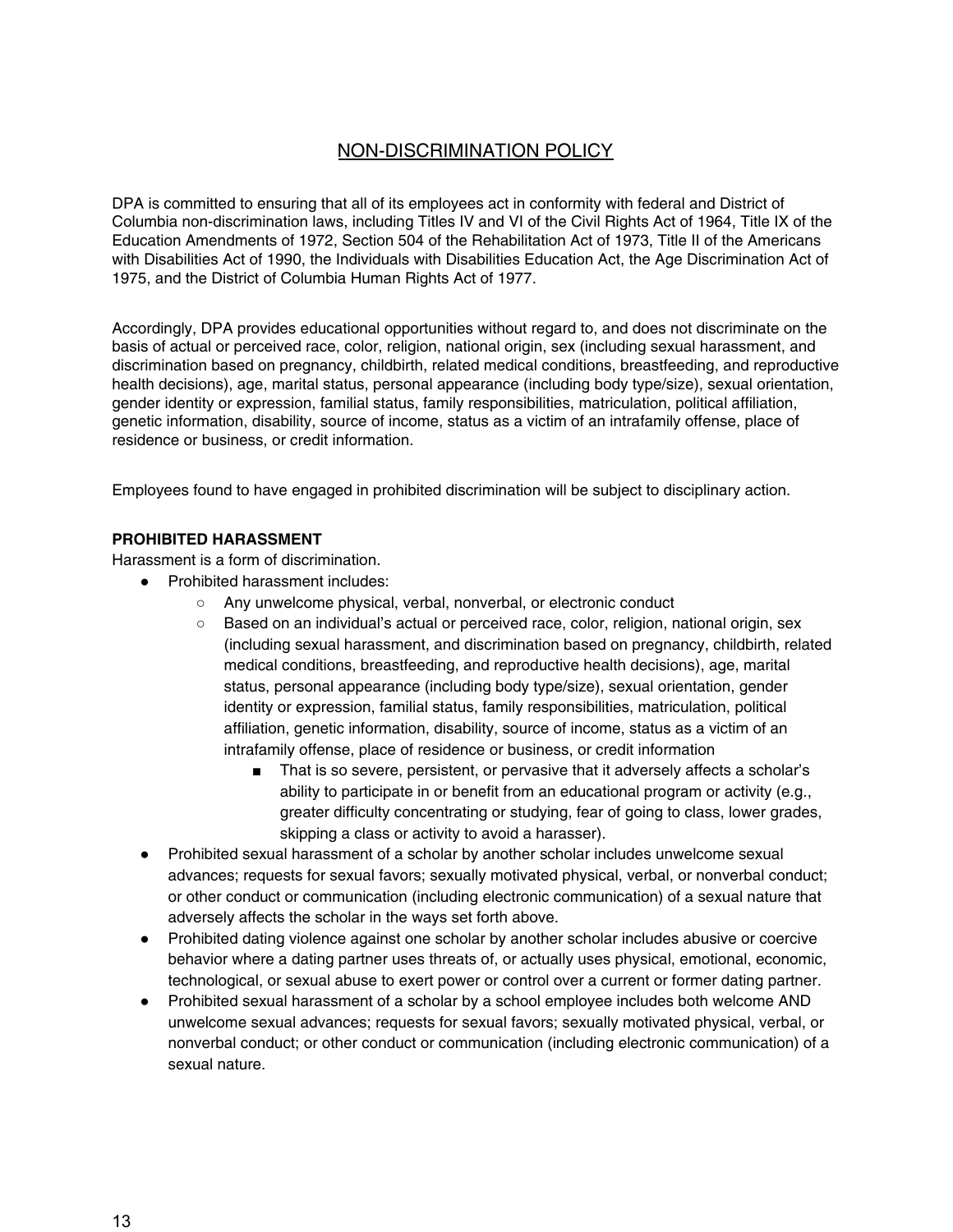A hostile work environment exists if the harassment is sufficiently serious that it denies or limits the complainant's ability to participate in or benefit from the school's program (e.g., skipping class, dropping out of an activity, having trouble concentrating in class).

Employees or scholars found to have engaged in prohibited harassment will be subject to disciplinary action. DPA will not assist individuals who we know or have a probable cause to believe engaged in prohibited harassment with finding employment, except as required by law.

#### PROHIBITION AGAINST RETALIATION

Retaliation includes any adverse action taken against an individual because they reported discrimination, provided information about an act of discrimination, or witnessed an act of discrimination. DPA prohibits retaliation against any individual who has made a complaint pursuant to this policy in good faith, assisted in an investigation, or otherwise exercised rights protected by law. DPA also prohibits taking any adverse action against an individual based on an unsubstantiated allegation or rumor of harassment.

#### REPORTING PROCEDURES

Any individual, including a scholar, parent/guardian, or visitor, who believes conduct that violates this policy has occurred should report the alleged acts pursuant to our Complaint Policy. Individuals should report potential violations of this policy to a teacher, counselor, Principal, or Director of Finance and Operations. A school employee who receives a report of harassment or who should reasonably know about an incident of harassment shall notify the Director of Finance and Operations and CEO immediately.

The U.S. Department of Education's Office for Civil Rights (OCR) prohibits DPA from discrimination on the basis of race, color, national origin, sex, age, or disability. To file a complaint alleging discrimination with OCR, contact OCR at:

Mail: Office for Civil Rights, District of Columbia Office Attention: Director U.S. Department of Education 400 Maryland Avenue SW Washington, DC 20202 Fax: (202) 453-6021 Web: www.ed.gov.ocr/complaintprocess.html

For more information, please contact OCR at: (202) 453-6020 (voice); 800-877-8339 (TDD); or [ocr.dc@ed.gov](mailto:ocr.dc@ed.gov)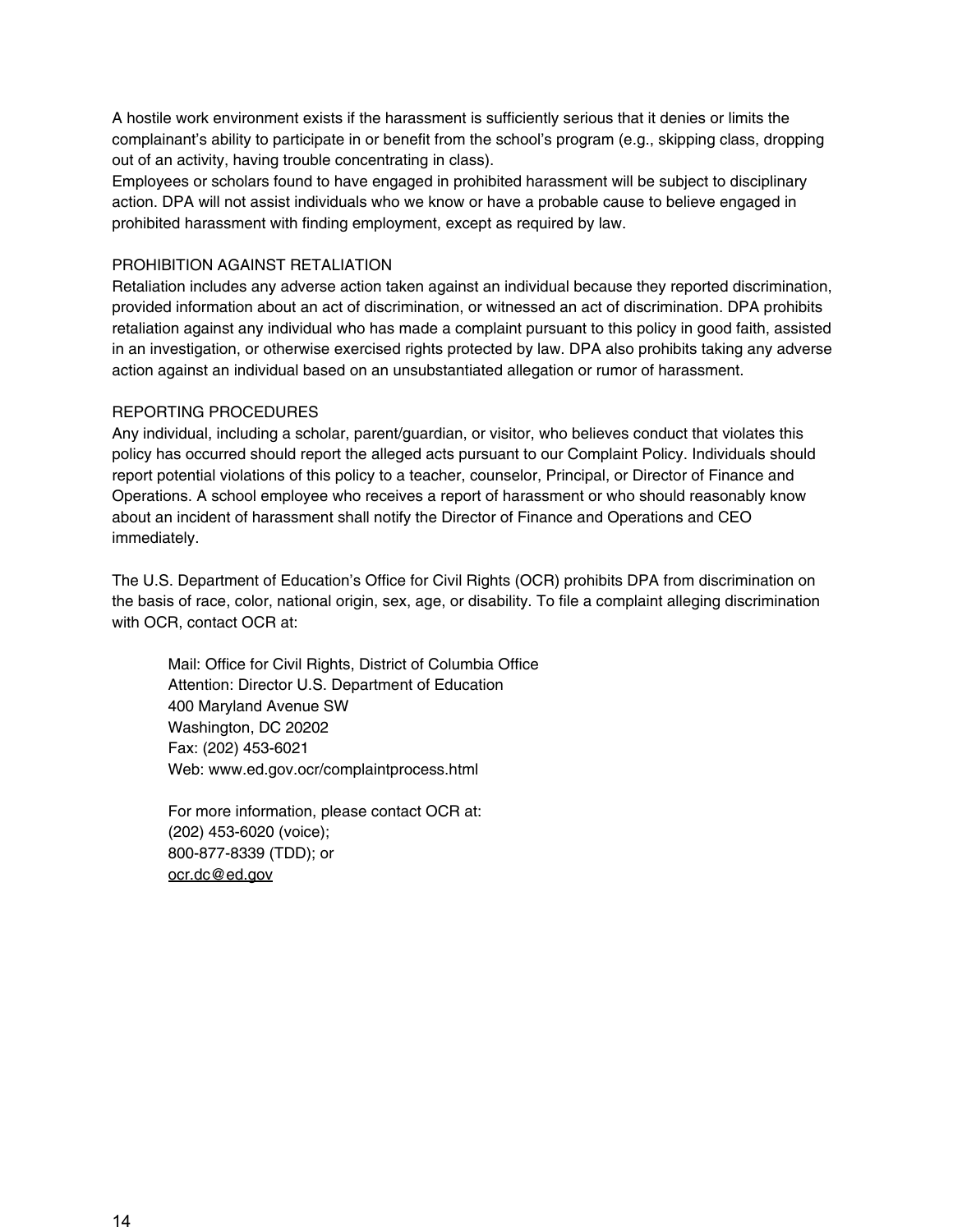## GRIEVANCE/BOARD COMPLAINT POLICY

**Non-Discrimination Policy:** Digital Pioneers Academy provides educational opportunities without regard to race, creed, color, national origin, gender, sexual orientation, gender identity or expression, marital status, disability or physical ability. Additionally, DPA prohibits discrimination based on race, creed, color, national origin, gender, sexual orientation, gender identity or expression, marital status, disability, or age in any matters involving its scholars, staff, programming, service providers, or families. This policy is governed by the Governance Board for DPA. Any questions regarding the regulation of or administration of school policies should be submitted to the DPA Principal.

**Grievance Policy:** Any scholar, parent/guardian, employee or employment applicant who feels that he/she has been discriminated against on the basis of race, creed, color, age, national origin, religion, gender, sexual orientation, gender identity or expression, marital status, disability, or physical ability may discuss and/or file a grievance with the school's Principal or Chair of the Board of Directors. Reporting should be submitted in writing within 40 calendar days of the alleged discrimination.

Members of the Board of Directors designated to receive grievance complaints. The board can be reached at:

> Board of Trustees, Digital Pioneers Academy board@digitalpioneersacademy.org 709 12th St. SE Washington, D.C., 20003